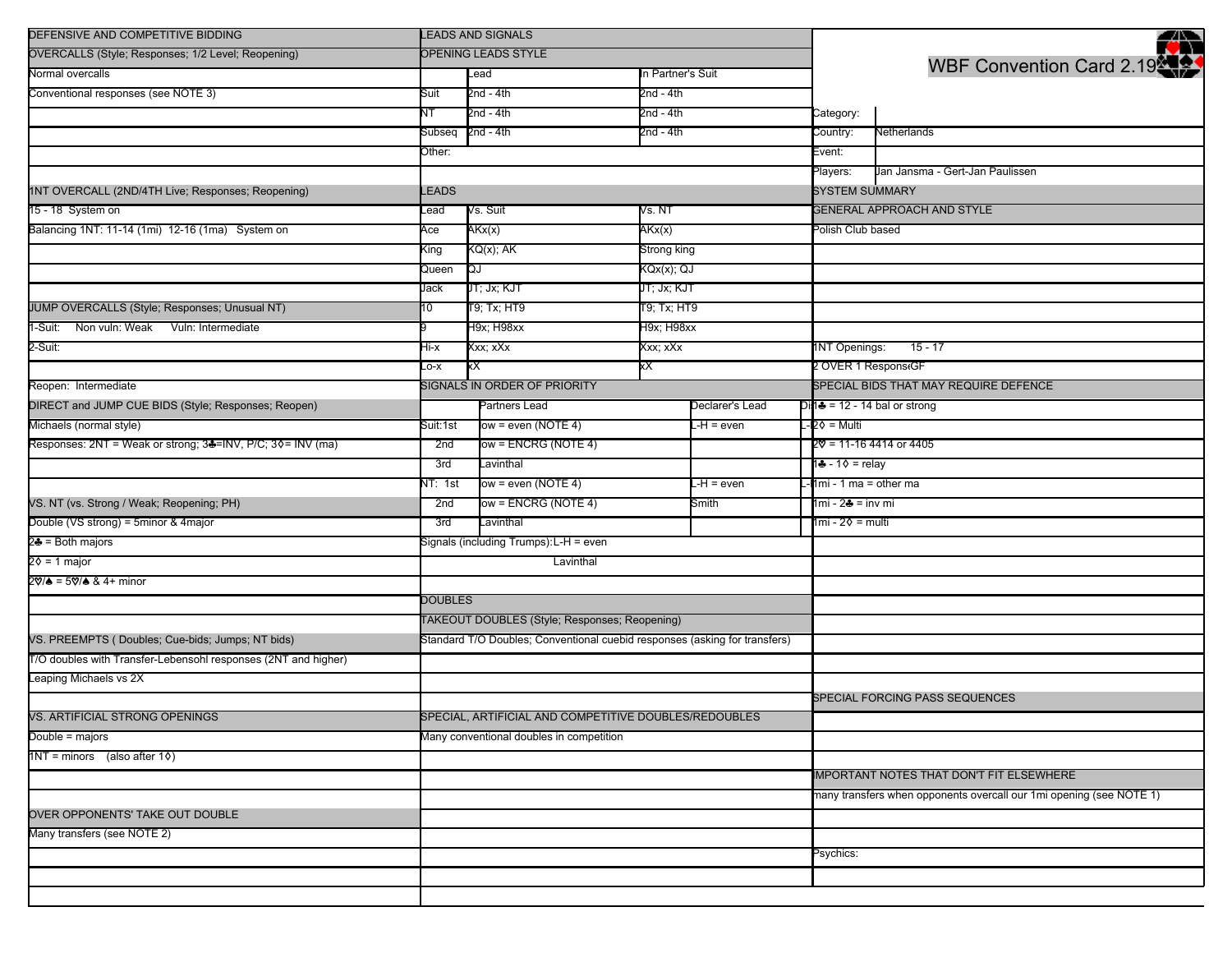| Opening          | Artificial                                 | Min. |                                             | Neg Dble th Description                       | Responses                                                        | <b>Subsequent Auction</b>                       | Passe  |
|------------------|--------------------------------------------|------|---------------------------------------------|-----------------------------------------------|------------------------------------------------------------------|-------------------------------------------------|--------|
| 1♣               | $\overline{\mathsf{x}}$                    |      | 40                                          | 12 - 14 BAL or strong                         | 1 0=relay 10 = 4; 14=0; 24=GF; 20=Multi; 20/4=inv                | 1♣-1◊-1NT=18-20; 1♣-1◊-1♡=12-14 bal or stNo inv |        |
| $1\diamond$      |                                            |      | 40                                          | 11 - 21 5 0 (or 4441 or 4 0 & 5 $\clubsuit$ ) | 1♡=▲; 1▲=♡; 2♣=inv mi; 2◊=Multi; 2♡=5♡-4♠,NF; 2♠=inv             | 10-10-1♠=40                                     | No inv |
| 10               |                                            |      | 40                                          | 11 - 17 (or 18-19 BAL)                        | 1NT= F; 24/ 0= GF; 2V= constructive; 24=inv; 2NT=lim+, 3+V       |                                                 | Drury  |
| 1♠               |                                            |      | 4∨                                          | 11 - 17 (or 18-19 BAL)                        | 1NT= F; 24/0/0=GF; 24= constructive; 2NT=lim+, 3+4               |                                                 | Drury  |
| 1NT              |                                            |      |                                             | 15-17 BAL                                     | Stayman; 20/0 = transfer; 24=4 ma, any x/-; 2NT/34=4/0; 30/4=x/- |                                                 |        |
| 2♣               |                                            |      | 4∨                                          | 11 - 15 5♣-4Ma or 6♣                          | 2 0=relay; 2 %/ A=NF; 2NT=weak & or GF 55; 3 &=inv               |                                                 |        |
| 2٥               | $\boldsymbol{\mathsf{X}}$                  |      |                                             | Multi (WK ♡/♠; 22-24 BAL; GF ♦)               | 2/3/40=P/C; 24=P/C; 2NT=relay; 44 asks transfer                  |                                                 |        |
| 2ত               | $\overline{\mathsf{x}}$                    |      |                                             | 11 - 16, 4414 or 4405                         | 2NT asks min/max                                                 |                                                 |        |
| 2♠               | $\overline{\mathsf{x}}$                    |      |                                             | 5 - 10 5♠, 4+Mi                               | 2NT=P/C; 3♣=inv; P/C 3♦=inv(♠); 3♡=NF                            |                                                 |        |
| 2NT              |                                            |      |                                             | 20 - 22 BAL                                   | 34 = relay; Transfers; 34 = minors                               |                                                 |        |
| 3♣               |                                            |      |                                             | Preempt                                       | 3♦ asks 3-crd Ma; 4♦ = Optional RKC                              |                                                 |        |
| 30               |                                            |      |                                             | Preempt                                       | 4+ = Optional RKC                                                |                                                 |        |
| 30               |                                            |      |                                             | Preempt                                       | 4♣ = Optional RKC                                                |                                                 |        |
| 3♠               |                                            |      |                                             | Preempt                                       | 4- = Optional RKC                                                |                                                 |        |
| 3NT              |                                            |      |                                             | Solid 7-crd minor                             | 4♣ = P/C; 4♦= pass with ♦, show shortness with ♣                 |                                                 |        |
| 4♣               |                                            |      |                                             |                                               |                                                                  |                                                 |        |
| 4♦               |                                            |      |                                             |                                               |                                                                  |                                                 |        |
| 4⊘               |                                            |      |                                             |                                               |                                                                  |                                                 |        |
| 4♠               |                                            |      |                                             |                                               |                                                                  |                                                 |        |
| 4NT              |                                            |      |                                             |                                               |                                                                  |                                                 |        |
| 5÷               |                                            |      |                                             |                                               |                                                                  |                                                 |        |
| 5٥               |                                            |      |                                             |                                               |                                                                  |                                                 |        |
| 5ত               |                                            |      |                                             |                                               |                                                                  |                                                 |        |
| 5♠               |                                            |      |                                             |                                               |                                                                  |                                                 |        |
| 5NT              |                                            |      |                                             |                                               |                                                                  |                                                 |        |
|                  | <b>HIGH LEVEL BIDDING</b>                  |      |                                             |                                               |                                                                  |                                                 |        |
|                  | Optional Kick Back (min; 0/3; 1/4; 2-; 2+) |      |                                             |                                               |                                                                  |                                                 |        |
| Mixed cuebidding |                                            |      |                                             |                                               |                                                                  |                                                 |        |
| Last train       |                                            |      |                                             |                                               |                                                                  |                                                 |        |
|                  |                                            |      | 3NT denies singleton (or shows good trumps) |                                               |                                                                  |                                                 |        |
|                  |                                            |      |                                             |                                               |                                                                  |                                                 |        |
|                  |                                            |      |                                             |                                               |                                                                  |                                                 |        |
|                  |                                            |      |                                             |                                               |                                                                  |                                                 |        |
|                  |                                            |      |                                             |                                               |                                                                  |                                                 |        |
|                  |                                            |      |                                             |                                               |                                                                  |                                                 |        |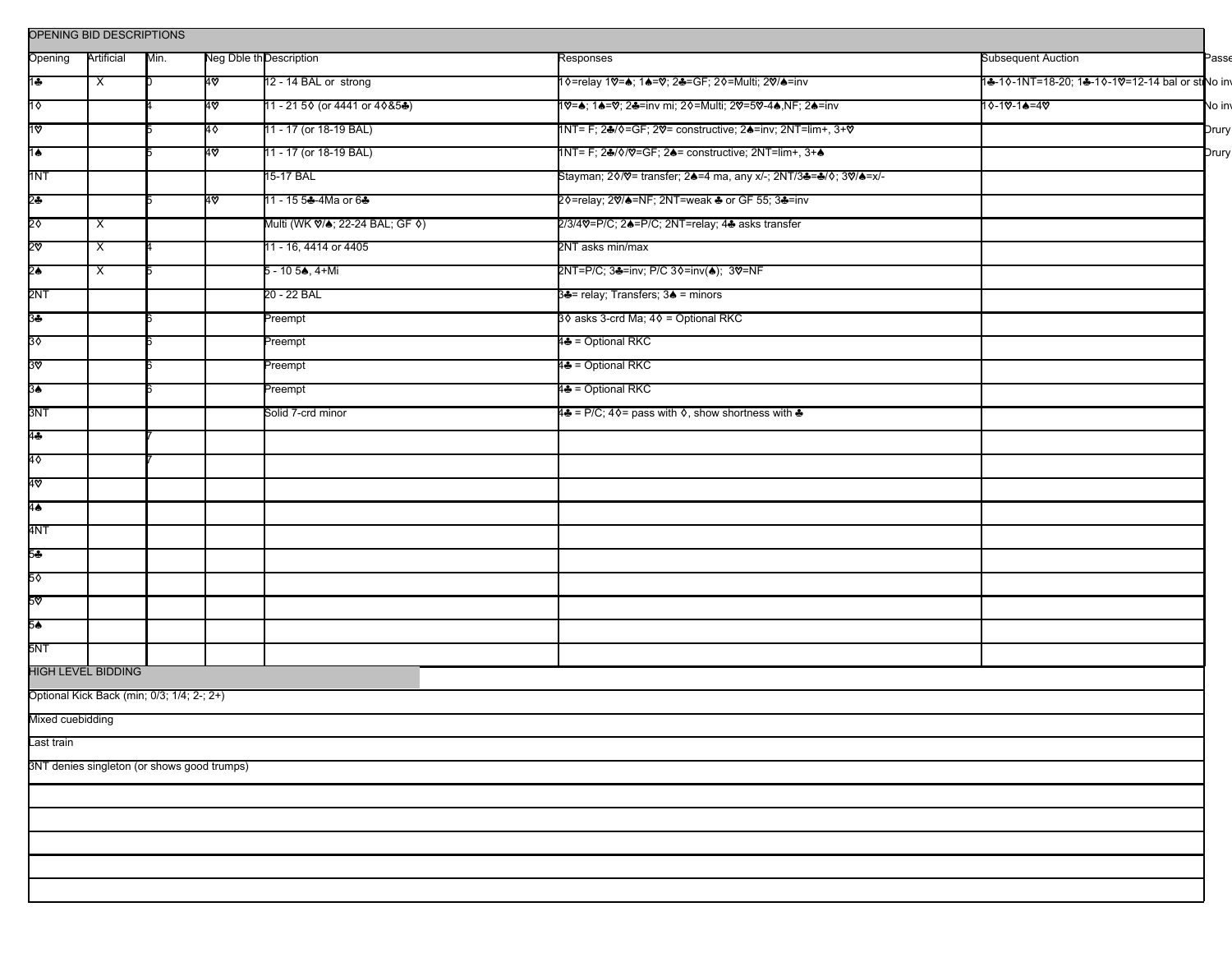## Supplementary notes Jansma‐Paulissen

## **Note 1: Transfers when the opponents OVERCALL our 1 minor opening**

Note 1a: They overcall our 1♣ opening

| $1 -$ | $[1\bullet]$     | Χ                        | $= 4 + 9$                                                             |
|-------|------------------|--------------------------|-----------------------------------------------------------------------|
|       |                  | $1$ v                    | $= 4 + A$                                                             |
|       |                  | $1 \spadesuit$           | $= 4 + 9, 4 + 4$                                                      |
|       |                  | 1NT                      | = natural                                                             |
|       |                  |                          | 2. = transfer cue: $4 + 4$ , inv+                                     |
|       |                  |                          | $2\bullet/\bullet = 6+\bullet/\bullet$ , weak or GF                   |
|       |                  | $2 \spadesuit$           | = transfer to NT, inv+                                                |
|       |                  |                          | $3\clubsuit$ = pre-emptive                                            |
|       |                  |                          | $3\bullet/\bullet$ = transfer to $\bullet/\bullet$ , inv              |
|       |                  |                          | $4\clubsuit/\bullet$ = transfer to $4\blacktriangledown/\bullet$      |
|       |                  |                          | $4 \vee / \lozenge$ = natural                                         |
| 1♣    | $[1$ $\vee$      | X                        | $= 4 + A$                                                             |
|       |                  | $1 \spadesuit$           | = "negative double", denies 4+A                                       |
|       |                  | $2 - 1$                  | = transfer to $\bullet$ : 5+ $\bullet$ , 8+ HCP                       |
|       |                  | $2 \bullet$              | = transfer cue: $4+A$ , inv+                                          |
|       |                  | 2 <sub>v</sub>           | $= 6 + A$ , weak or GF                                                |
|       |                  | $2 \spadesuit$           | = transfer to NT: inv+                                                |
|       |                  |                          | $3\clubsuit/\spadesuit$ = pre-emptive                                 |
|       |                  | $3$ $\blacktriangledown$ | = transfer to $\spadesuit$ , inv                                      |
|       |                  | $4 \bullet$              | = transfer to $4\spadesuit$                                           |
|       |                  | $4 \spadesuit$           | $=$ natural                                                           |
|       |                  |                          |                                                                       |
| $1 -$ | $[1 \spadesuit]$ | $2 -$                    | $=$ transfer to $\bullet$ : 5+ $\bullet$ , 8+ HCP                     |
|       |                  | $2 \bullet$              | = transfer to $\blacktriangledown$ : 5+ $\blacktriangledown$ , 8+ HCP |
|       |                  | 2 <sub>v</sub>           | $=$ transfer cue: $4 +$ . inv+                                        |
|       |                  | 2A                       | $=$ transfer to NT: inv+                                              |
|       |                  | $3$ * $/$ $\bullet$      | = pre-emptive                                                         |
|       |                  | $3$ $\blacktriangledown$ | = pre-emptive                                                         |
|       |                  | $3^$                     | = splinter                                                            |
|       |                  | 4÷                       | = transfer to $4\blacktriangleright$                                  |
|       |                  | 4                        | $=$ natural                                                           |
| 1♣    | $[3\bullet]$     | 3                        | $= 5 + A$ , INV+                                                      |
|       |                  | 3 <sub>th</sub>          | $= 5 + 9$ , GF                                                        |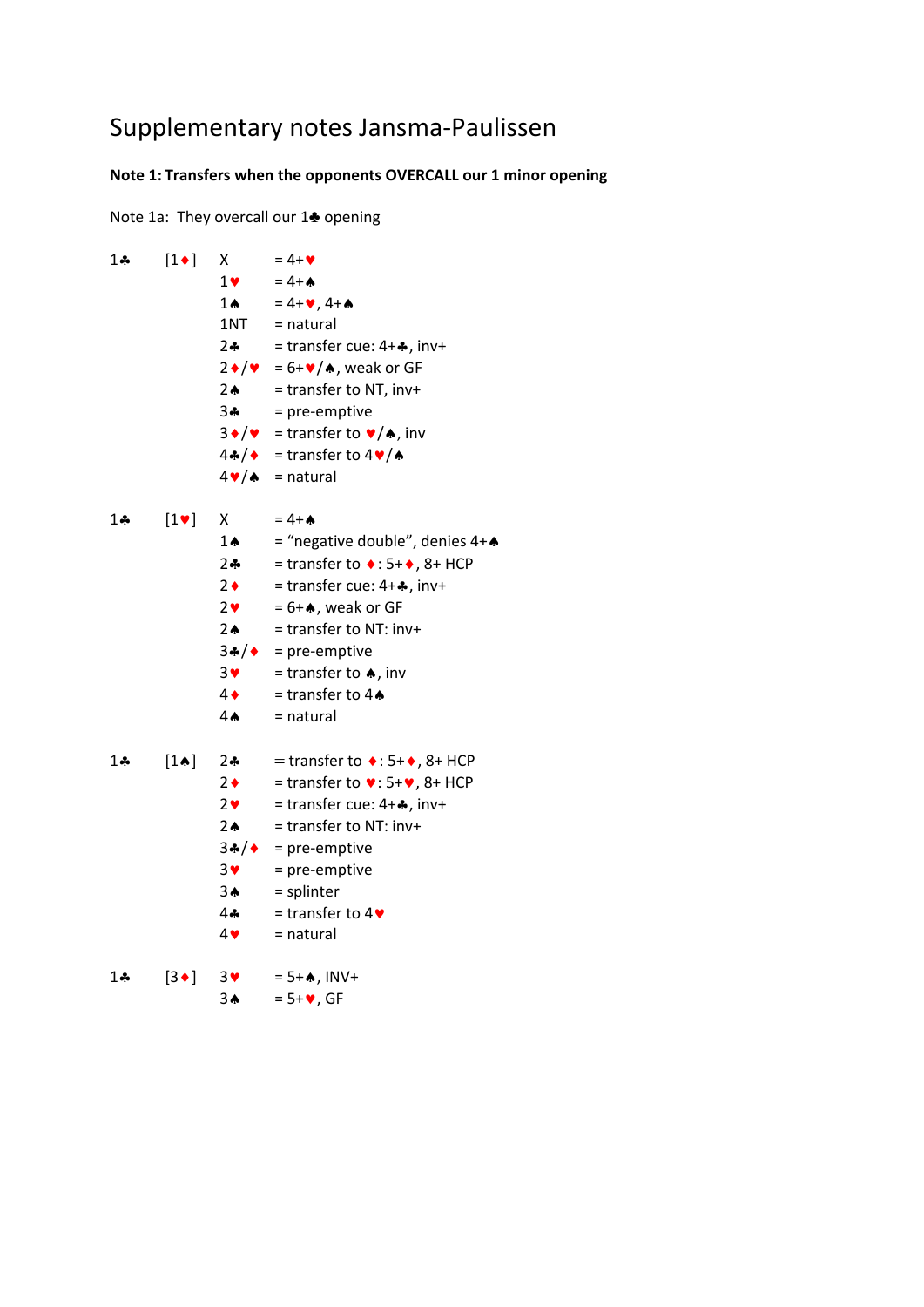Note 1b: They overcall our  $1\blacklozenge$  opening

| $1\bullet$ | $[1\vee]$       | Χ                        | $= 4 + A$                                                             |
|------------|-----------------|--------------------------|-----------------------------------------------------------------------|
|            |                 | $1 \spadesuit$           | = "negative double", denies 4+4                                       |
|            |                 | $2 - 1$                  | $=$ natural, inv+                                                     |
|            |                 | $2 \bullet$              | = transfer cue: $4 + \bullet$ , inv+                                  |
|            |                 | $2$ $\blacktriangledown$ | $= 6 + A$ , weak or GF                                                |
|            |                 | $2 \spadesuit$           | $=$ transfer to NT: inv+                                              |
|            |                 | $34/4 = inv$             |                                                                       |
|            |                 | $3 \bullet$              | = pre-emptive                                                         |
|            |                 | 3 <sub>Y</sub>           | = splinter                                                            |
|            |                 | $4\bullet$               | = natural                                                             |
| $1\bullet$ | $[1\spadesuit]$ | $2 - 1$                  | = natural, at least invitational                                      |
|            |                 | $2 \bullet$              | = transfer to $\blacktriangledown$ : 5+ $\blacktriangledown$ , 8+ HCP |
|            |                 | $2$ $\bullet$            | = transfer cue: $4 + \diamond$ , inv+                                 |
|            |                 | $2 \spadesuit$           | = transfer to NT: inv+                                                |
|            |                 | 3♣                       | $=$ inv                                                               |
|            |                 | $3 \bullet$              | = pre-emptive                                                         |
|            |                 | $3$ V                    | $=$ inv                                                               |
|            |                 | 3 <sub>•</sub>           | $=$ splinter                                                          |
|            |                 | 44                       | = transfer to $4\blacktriangledown$                                   |
|            |                 | $4\bullet$               | $=$ natural                                                           |
|            |                 | 4                        | = natural                                                             |
| $1\bullet$ | $[2\clubsuit]$  | X.                       | $=$ shows 4+ $\spadesuit$ , maybe 4 $\spadesuit$                      |
|            |                 | $2 \bullet$              | = shows $4 + \bullet$ , denies $4 \spadesuit$ , NF                    |
|            |                 | $3 -$                    | = GF, 4 $\blacktriangleright$ possible, denies 4 $\blacktriangle$     |
|            |                 | $3 \bullet$              | = natural, inv, wide ranging                                          |
|            |                 | 3♥/♠                     | $=$ inv                                                               |
| 1♦         | $[3 \cdot 4]$   | $3$ $\blacktriangledown$ | $= 5 + A, INV +$                                                      |
|            |                 | 3♠                       | $= 5 + 9$ , GF                                                        |
|            |                 |                          |                                                                       |
|            |                 |                          |                                                                       |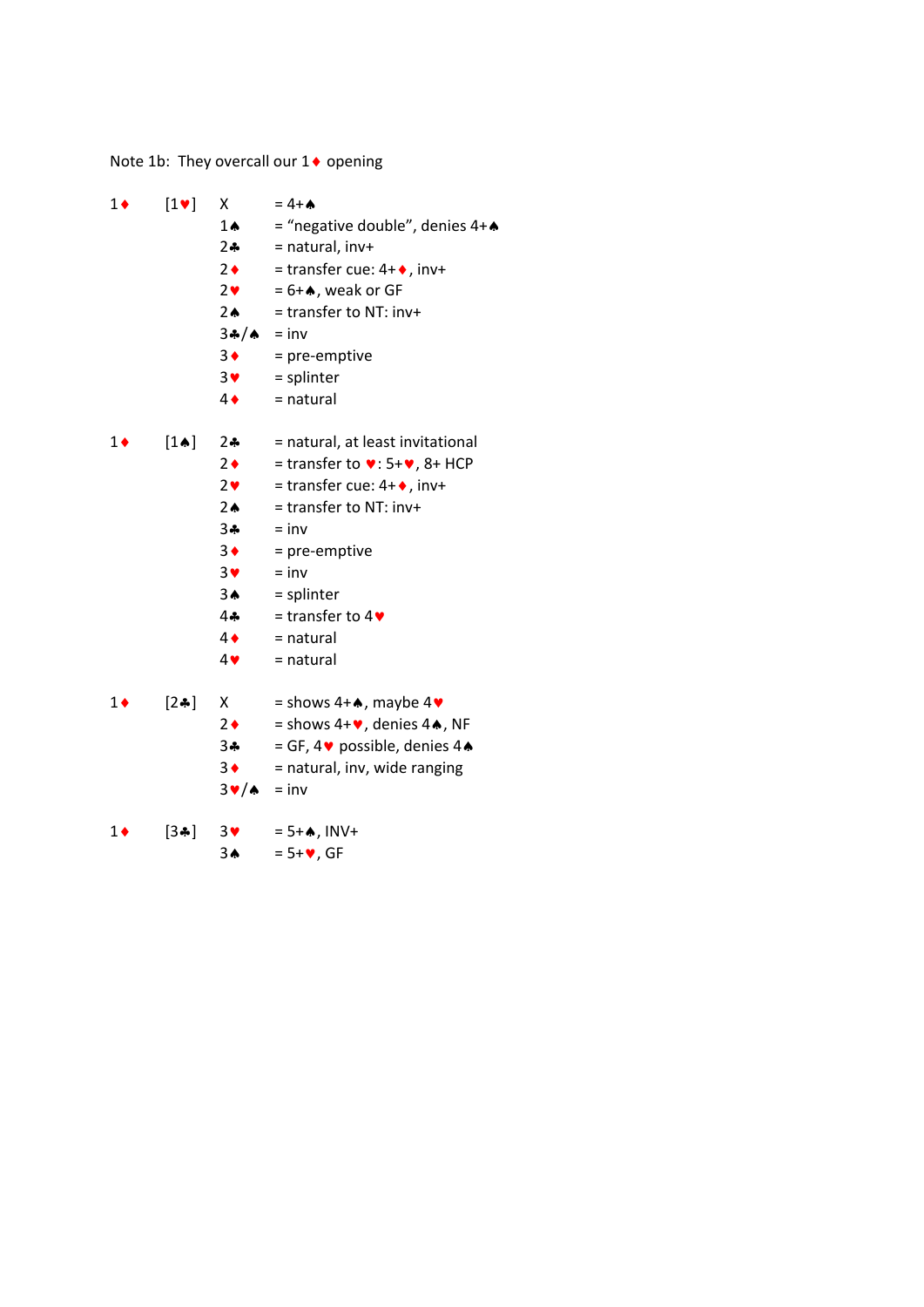Note 2: Transfers when the opponents DOUBLE our 1 level opening

1.4  $[X]$  XX = positive with 4+.4  $1 \bullet = 4 + \bullet$  $1 \bullet = 4 + \bullet$ 1 $\triangle$  = 5+ $\triangle$ 2SA =  $5*, 5*, 7-11$  HCP  $2 - 5 +$ , NF  $2 \bullet = 6 \bullet$ , NF  $2\mathbf{v}/\mathbf{A} = 6\mathbf{v}/\mathbf{A}$ , weak  $3 -$  = pre-emptive  $3 \cdot \cdot \cdot$  = pre-emptive 1  $[X]$   $XX = 4+\mathbf{V}$  $1 \bullet = 4 + \bullet$ 1.  $= 5 + 4$ , suitable for 1NT  $2 - 2$  = natural, NF  $2 \bullet = 4 + \bullet$  $2\nabla/\mathbf{A} = 6\nabla/\mathbf{A}$ , weak  $2SA = inv+ with$  $3 \bullet = 4 + \bullet$ , weak  $34$   $\bullet$  = INV  $1 \bullet$  [X] XX = strong  $1 \spadesuit$  = natural 1NT =  $5 + 4$  $2 - 5 + 1$  $2 \bullet$  = good  $\bullet$ -raise  $2 \cdot \cdot \cdot$  = weak  $\cdot \cdot$  -raise  $2\spadesuit$  = weak 2SA = inv with  $\bullet$  $3*/ \bullet$  = pre-emptive  $3 \cdot \cdot \cdot$  = pre-emptive  $3\spadesuit$  = splinter  $3NT = GF$  v-raise  $4*/ \bullet = \text{fit-showing}$  $1 \spadesuit$  [X] XX = strong 1NT =  $5 + 4$  $2 - 5 + 1$  $2 \bullet = 5 + \bullet$  $2 \cdot \cdot$  = good  $\bullet$ -raise  $2\spadesuit$  = weak  $\spadesuit$ -raise 2SA = inv with  $\triangle$  $3*/ \bullet$  = pre-emptive  $3\spadesuit$  = pre-emptive  $3NT = GF$  A-raise 4 $\clubsuit/\bullet$  = fit-showing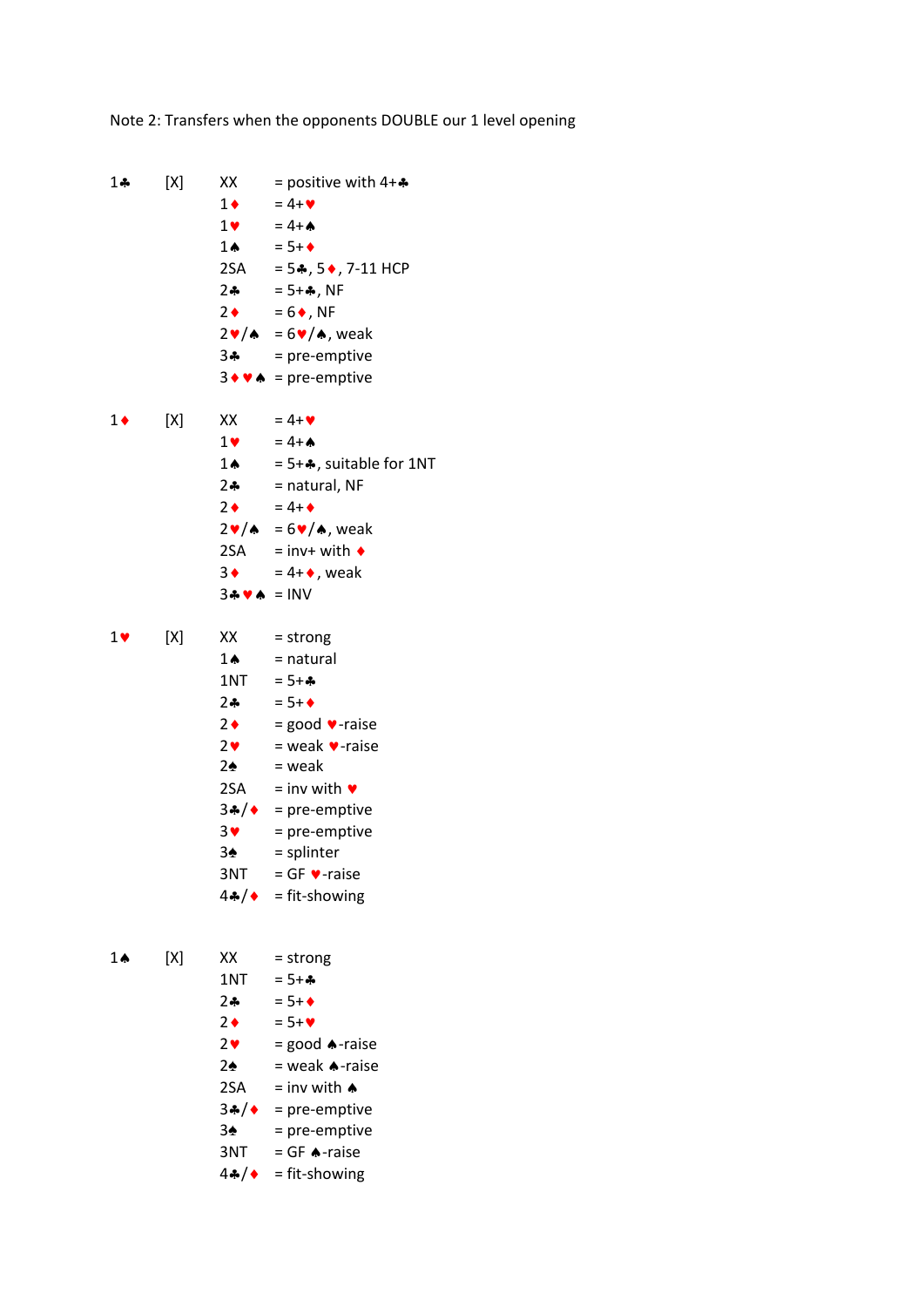## **Note 3: Transfers (and Drury) when WE OVERCALL**

Note 3a: when we overcall with 1 major

|                                                   | $2\clubsuit$<br>$2 \bullet$<br>2 <sub>v</sub><br>2SA<br>3 <sub>2</sub><br>$3$ $\blacktriangledown$                                                                           | $[1\clubsuit] -1\blacktriangleright - [p] - 1\spadesuit$ = natural, 4+ $\spadesuit$ , forcing<br>= Drury, normally 3-crd support but a strong hand is possible too<br>= diamonds! NF<br>$=$ normal<br>jumps = fit showing or natural (single jump)<br>$=$ limit, 4 $\blacktriangledown$<br>= mixed raise<br>= pre-emptive |
|---------------------------------------------------|------------------------------------------------------------------------------------------------------------------------------------------------------------------------------|---------------------------------------------------------------------------------------------------------------------------------------------------------------------------------------------------------------------------------------------------------------------------------------------------------------------------|
| $[1\clubsuit] - 1\spadesuit - [p] - 2\clubsuit$   | $2 \bullet$<br>$2$ $\bullet$<br>$2\spadesuit$<br>2SA and a strong term of the set of the set of the set of the set of the set of the set of the set o<br>3♣<br>$3\spadesuit$ | = Drury, normally 3-crd support but a strong hand is possible too<br>$= 5 + 9$<br>$= 5 + 1$<br>$=$ normal<br>= limit, $4\spadesuit$<br>= mixed raise<br>$3 \cdot / \cdot$ = fit showing or natural (single jump)<br>= pre-emptive                                                                                         |
| $[1\bullet]$ -1 $\bullet$ - [p] - 1 $\bullet$     | $2 - 2$<br>$2 \bullet$<br>2 <sub>v</sub><br>jumps<br>2SA<br>$3 \bullet$<br>3 <sub>Y</sub>                                                                                    | = natural, $4 + \spadesuit$ , forcing<br>= Drury, normally 3-crd support but a strong hand is possible too<br>$= 5 + 4$<br>= normal<br>= fit showing or natural (single jump)<br>$=$ limit, 4 $\blacktriangleright$<br>= mixed raise<br>= pre-emptive                                                                     |
| $[1 \bullet ] - 1 \bullet - [p] - 2 \bullet$      | $2 \bullet$<br>$2$ $\bullet$<br>$2\spadesuit$<br>2SA<br>$3\blacklozenge$<br>jumps<br>$3\spadesuit$                                                                           | = Drury, normally 3-crd support but a strong hand is possible too<br>$= 5 + 9$<br>$= 5 + 4$<br>$=$ normal<br>$=$ limit, 4 $\triangle$<br>= mixed raise<br>= fit showing or natural (single jump)<br>= pre-emptive                                                                                                         |
| $[1\mathbf{V}] - 1\mathbf{A} - [p] - 2\mathbf{A}$ | $2\bullet$<br>2 <sub>v</sub><br>$2\spadesuit$<br>2SA<br>3 <sup>4</sup><br>jumps<br>$3\spadesuit$                                                                             | = Drury, normally 3-crd support but a strong hand is possible too<br>$= 5 + 1$ NF<br>$= 5 + 4$<br>$=$ normal<br>= limit, $4\spadesuit$<br>= mixed raise<br>= fit showing or natural (single jump)<br>= pre-emptive                                                                                                        |